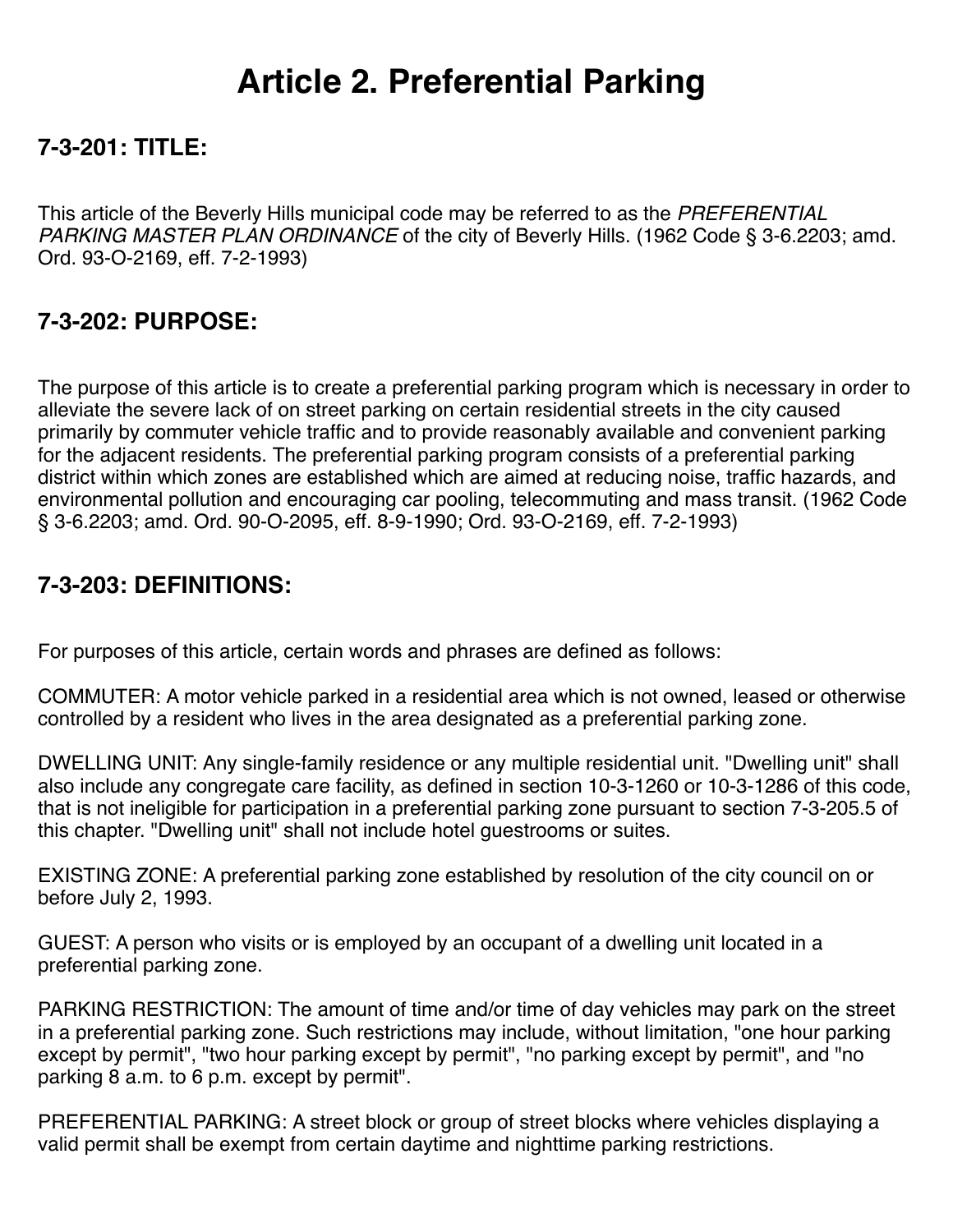PREFERENTIAL PARKING DISTRICT: A group of street blocks having similar land use designations and which are eligible for inclusion in a preferential parking zone upon approval of the city council.

PREFERENTIAL PARKING MASTER PLAN AREA: The residentially zoned area of the city south of North Santa Monica Boulevard.

PREFERENTIAL PARKING ZONE: A street block or group of street blocks that are designated for preferential parking by the city council.

RESIDENT: A person who lives in a dwelling unit located in a preferential parking zone.

STREET: The same as set forth in [title 1](https://www.sterlingcodifiers.com/codebook/printnow.php?ft=1&find=1) of this code, except that street shall not include alleys.

STREET BLOCK: The portion of a street that lies between two (2) immediately intersecting streets. If a street block has two (2) residential land use designations and an alley is intersecting that street block, a street block shall mean that portion of the street that lies between the alley and the nearest intersecting street. (1962 Code § 3-6.2204; amd. Ord. 93-O-2169, eff. 7-2-1993; Ord. 94-O-2198, eff. 4-22-1994; Ord. 02-O-2405, eff. 9-20-2002; Ord. 03-O-2432, eff. 11-21-2003)

# **7-3-204: PREFERENTIAL PARKING DISTRICT:**

A preferential parking district is hereby established and shall be comprised of certain residential street blocks that are located within the preferential parking master plan area. A map designating such street blocks shall be prepared and maintained on file in the office of the director of transportation. Street blocks included in this district are eligible for inclusion into an existing or new preferential parking zone in accordance with the procedure set forth in section 7-3-206 of this chapter. (1962 Code § 3-6.2204; amd. Ord. 93-O-2169, eff. 7-2-1993)

#### **7-3-205: CERTAIN AREAS WHERE PREFERENTIAL PARKING IS NOT ALLOWED:**

No preferential parking zone shall be established on any of the following types of street blocks:

A. Street blocks on an arterial street as designated in the city's general plan.

B. Street blocks with land zoned or used for commercial purposes on both sides of the street. (1962 Code § 3-6.2204; amd. Ord. 93-O-2169, eff. 7-2-1993; Ord. 94-O-2199, eff. 6-17-1994)

#### **7-3-205.5: CERTAIN PROPERTY INELIGIBLE FOR PARTICIPATION IN PREFERENTIAL PARKING:**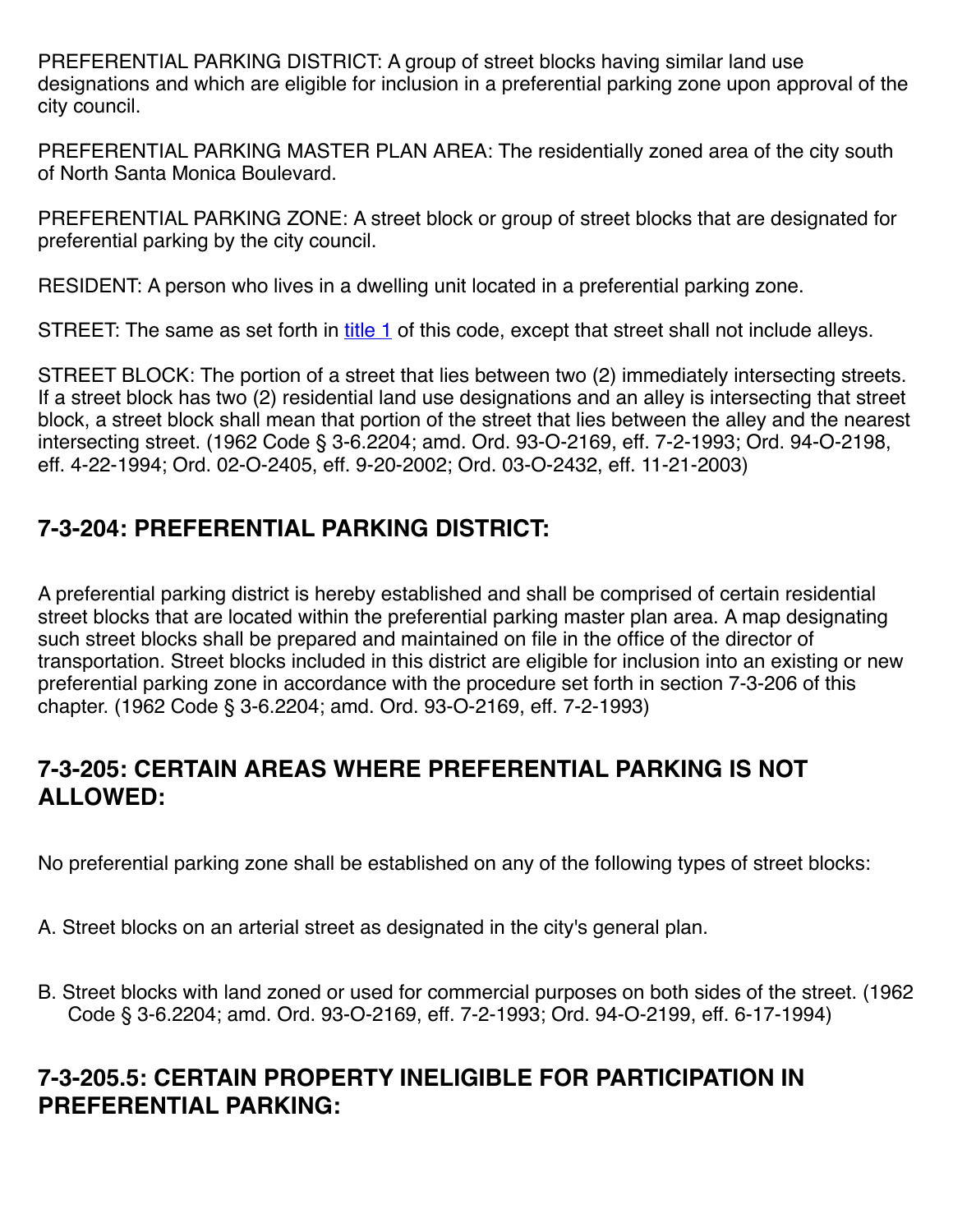Any property which receives a reduction in the number of required parking spaces for each dwelling unit in accordance with the provisions of section 10-3-1260 or 10-3-1286 of this code, and all residents of such property, shall be ineligible to participate in a preferential parking zone. (Ord. 03- O-2432, eff. 11-21-2003)

#### **7-3-206: STANDARD CRITERIA FOR ESTABLISHMENT OF PREFERENTIAL PARKING ZONES:**

- A. A preferential parking zone may be established by either of the following two (2) methods: 1) a petition signed by more than fifty percent (50%) of the residents residing on property abutting a street within the proposed zone requesting the creation of the zone; or 2) a director of transportation initiated proposal with notice sent to abutting residents if not more than forty percent (40%) of such residents have sent to the city a return form objecting to the creation of the zone.
- B. Whether initiated by petition or by the director of transportation, in order to establish a preferential parking zone, the director of transportation shall do the following: 1) prepare a study on the need for preferential parking restrictions, and 2) make a recommendation to the traffic and parking commission as to whether a preferential parking zone should be established and the maximum parking restriction that may be imposed for vehicles parking in a preferential parking zone.
- C. Whether initiated by petition or by the director of transportation, in order to establish a preferential parking zone, the traffic and parking commission shall, based on the criteria set forth in subsection D of this section, make a recommendation to the city council as to whether a preferential parking zone should be established and the maximum parking restriction that may be imposed for vehicles parking in a preferential parking zone.
- D. Whether initiated by petition or by the director of transportation, in order to establish a preferential parking zone, the city council must find that there is sufficient evidence to conclude that the following criteria are satisfied:
	- 1. Commuter vehicles regularly interfere with the available public street parking adjacent to residential property within the proposed zone and cause or are the source of unreasonable noise, traffic hazards, environmental pollution, or other similar interference with the residential environment.
	- 2. There is no reasonable alternative which is feasible or practical to reduce the identified street parking problem to acceptable levels, and displaced commuter vehicles will not unduly impact surrounding residential areas.

The city council shall determine the maximum parking restriction that may be imposed for vehicles parking in a preferential parking zone as it deems appropriate. (1962 Code § 3- 6.2205; amd. Ord. 93-O-2169, eff. 7-2-1993; Ord. 98-O-2311, eff. 10-23-1998)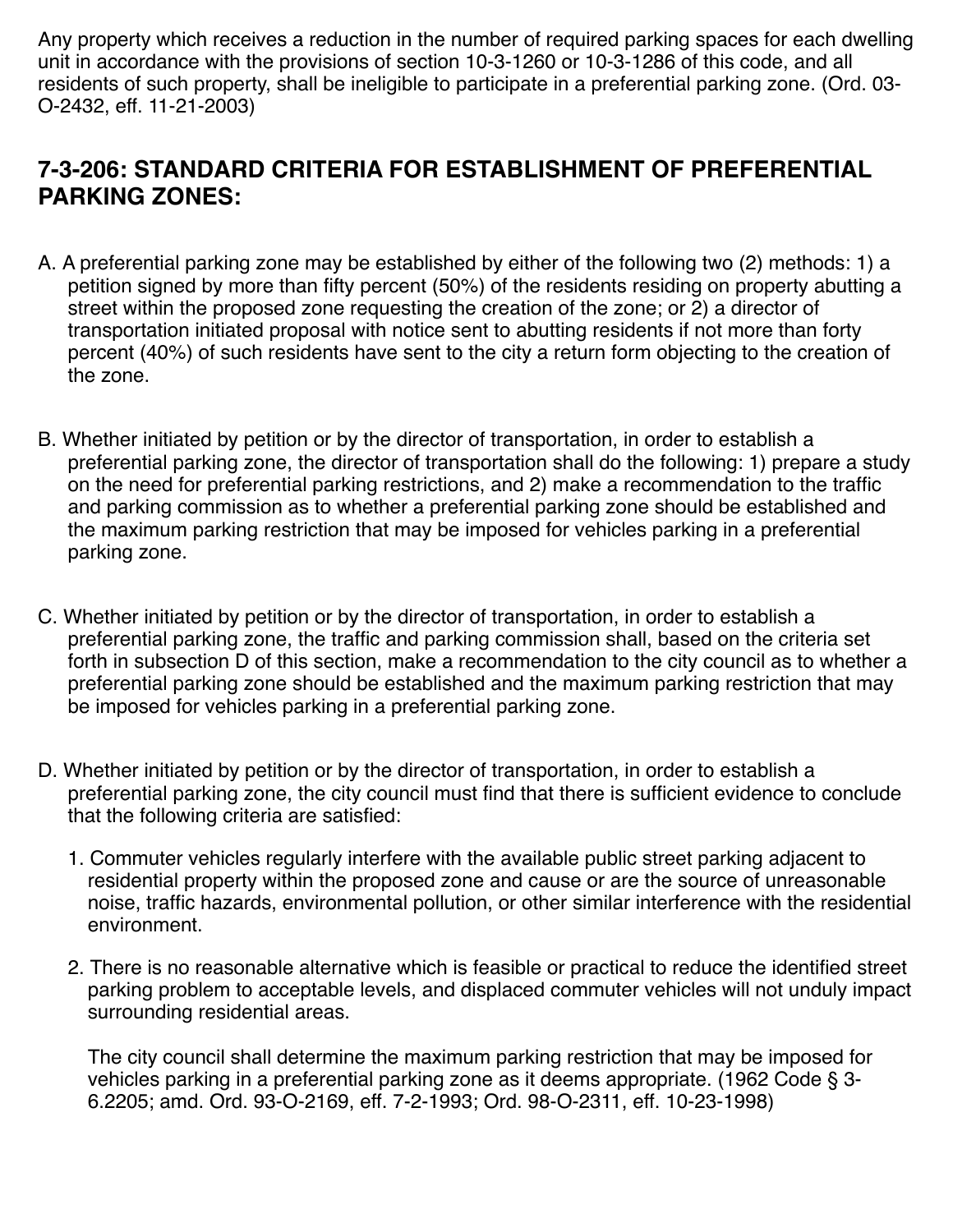# **7-3-207: MODIFICATION OF AN EXISTING ZONE:**

A preferential parking zone once established may be modified as follows:

- A. The director of community development, at the request of the traffic and parking commission or the city council, may initiate a modification to an existing preferential permit zone. If a request is initiated by the city council, the modification shall be heard by the city council and approved by resolution. If the request is initiated by the traffic and parking commission, the traffic and parking commission shall provide a recommendation to the city council and the modification shall be approved by resolution of the city council.
- B. Sixty percent (60%) of the residents within the existing zone sign a petition requesting a modification to the parking restrictions in that zone. The traffic and parking commission shall provide a recommendation to the city council. The modification shall be approved by resolution of the city council.

The city council shall determine the maximum parking restriction that may be imposed for vehicles parking in a preferential parking zone as it deems appropriate. (Ord. 09-O-2571, eff. 12-6-2009; amd. Ord. 13-O-2647, eff. 10-11-2013)

#### **7-3-208: APPLICATION AND ISSUANCE OF PREFERENTIAL PARKING PERMITS:**

Permits authorizing vehicle parking in a preferential parking zone may be issued by the department of finance administration to residents occupying property within a preferential parking zone, subject to the following requirements and restrictions:

- A. Furnishing satisfactory proof of residency on the street in the zone;
- B. Completion of an application on the form designated by the department of finance administration;
- C. Payment of the preferential parking permit fee designated by council resolution. (Ord. 93-O-2169, eff. 7-2-1993)

## **7-3-209: MAXIMUM NUMBER OF PERMITS:**

A. The maximum number of preferential parking permits that may be issued to the inhabitants of a single dwelling unit that has vehicles registered to that address or that has vehicles used on a full time basis by the occupants of that residence shall not exceed three (3), except as provided in subsection B of this section. The maximum number of preferential parking permits which may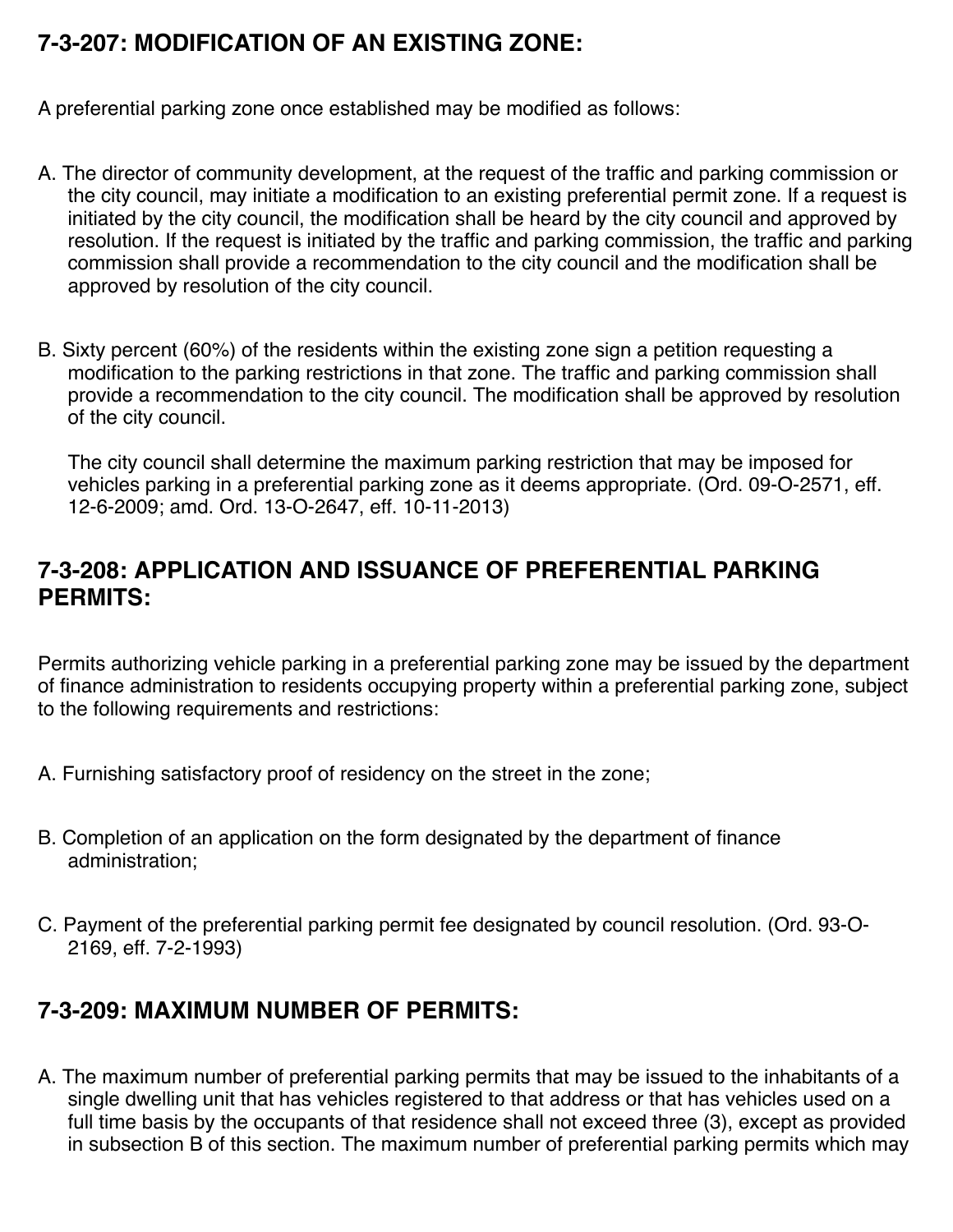be issued to the inhabitants of a single dwelling unit that has no vehicles registered to that address shall not exceed two (2).

B. The traffic and parking commission has the authority to grant additional preferential parking permits upon application of a qualified applicant and proof that more than three (3) vehicles are registered to the dwelling unit or used on a full time basis by the occupants of the dwelling unit, that sufficient off street parking is not available to the applicant and that an undue hardship will result if the additional permit request is not granted. (Ord. 93-O-2169, eff. 7-2-1993)

#### **7-3-210: TERM OF PREFERENTIAL PARKING PERMITS:**

Preferential parking permits shall be valid for a period of one year from the date of issuance or until such time as the applicant ceases to reside in the preferential parking zone, whichever occurs first. (Ord. 93-O-2169, eff. 7-2-1993)

# **7-3-211: USE OF PERMITS BY RESIDENTS AND GUESTS:**

- A. A resident who holds a valid preferential parking permit may use the permit for the purpose of parking on the street block adjacent to the dwelling unit of such resident or adjacent to the dwelling unit of another resident who resides in the same preferential parking zone while they are visiting such resident.
- B. A resident who holds a valid preferential parking permit may allow a guest of such resident to use the permit for the purpose of parking on the street adjacent to the dwelling unit of the resident while visiting with or working for the resident at the resident's dwelling unit. (Ord. 93-O-2169, eff. 7-2-1993; amd. Ord. 97-O-2280, eff. 6-6-1997; Ord. 98-O-2311, eff. 10-23-1998)

#### **7-3-212: PROHIBITIONS AND RESTRICTIONS ON PREFERENTIAL PARKING PERMITS:**

- A. No vehicle shall be parked or stopped adjacent to any curb in a preferential parking zone during the time preferential parking is in effect, unless such vehicle shall have prominently displayed a preferential parking permit issued by the city, which permit shall be displayed hanging from the rear view mirror of the vehicle.
- B. It shall be unlawful for any person to sell, rent or lease, or cause to be sold, rented or leased, for any value or consideration any preferential parking permit.
- C. It shall be unlawful for any person to buy or otherwise acquire for value or use any preferential parking permit, except as provided for in this article. (Ord. 93-O-2169, eff. 7-2-1993; amd. Ord. 94-O-2198, eff. 4-22-1994; Ord. 94-O-2204, eff. 8-5-1994; Ord. 97-O-2280, eff. 6-6-1997)